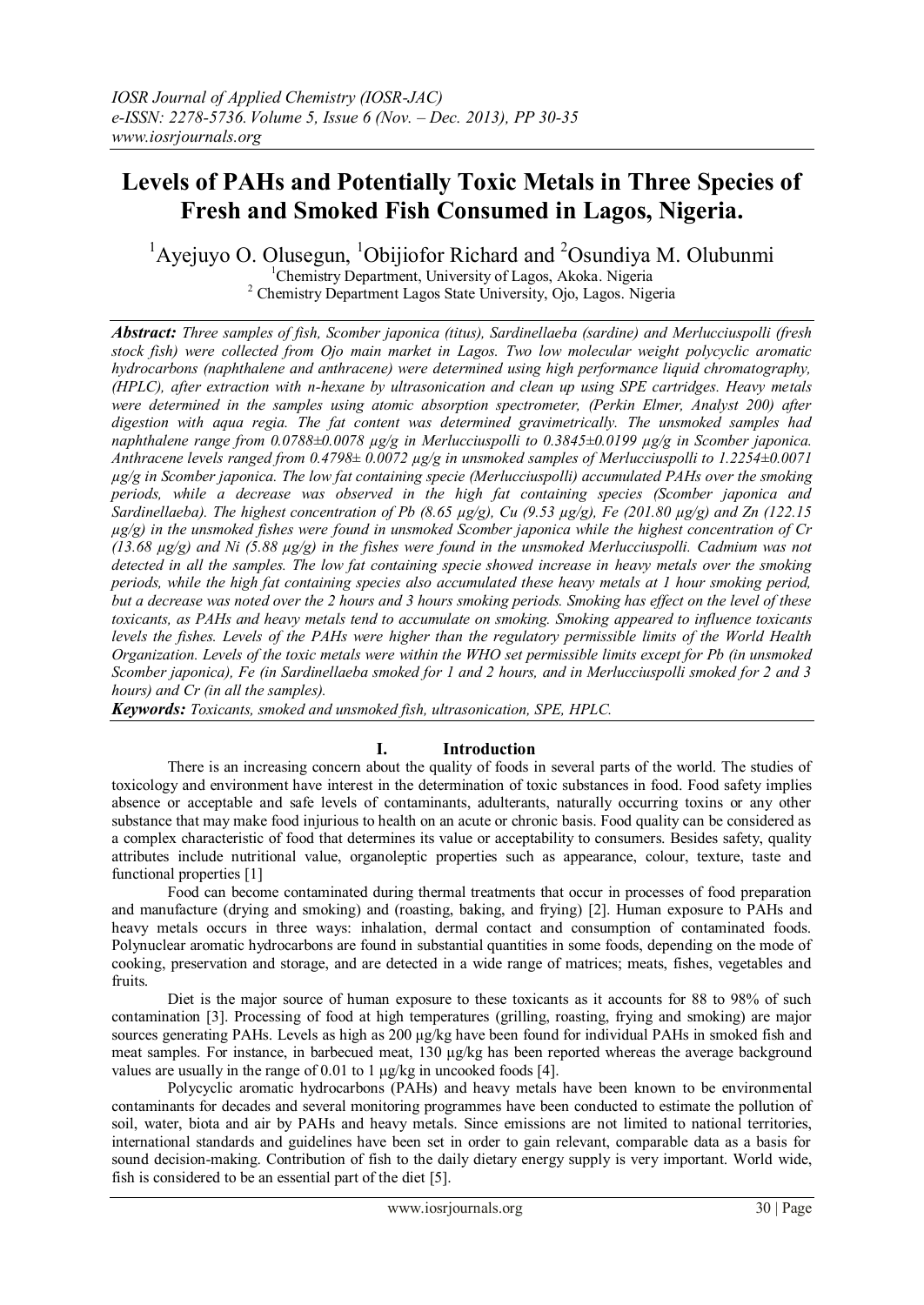Fish is widely consumed in many parts of the world by humans because it has high protein content, low saturated fat and also contains omega-3 fatty acids known to support good health [6]. The safety issues related to the possibility of heavy metals and some polycyclic aromatic hydrocarbons are of concern. The subject of heavy metals and polycyclic aromatic hydrocarbons is receiving increasing popularity in food industry due to increasing incidents of contamination in agriculture and seafood sources. Apart from the threat from polluted environment, smoked food is subjected to heavy metals and polycyclic aromatic hydrocarbons contamination during the smoking process. The ingestion of food is an obvious means of exposure to metals [7].

Smoked fish is one of the delicacies enjoyed by Nigerians. Fish is smoked, traditionally in order to preserve and facilitate easy transportation from fishing ports to other parts of the country [8].

## **II. Materials And Method**

#### **Sampling, preparation and smoking of fish.**

The fish samples, Scomber japonica, Sardinellaeba and Merlucciuspolli were purchased from selected sales depots in Ojo main market, Lagos, Nigeria. The collected samples species were, however, identified by the Department of Marine Biology and Fisheries, University of Lagos, Akoka, Lagos State, Nigeria. Species used for control were fresh fishes.

The fish samples were smoked for 1 hour, 2 hours and 3 hours after which they were dried to constant weight in oven at 105°C for 10 hours. The edible muscles of the fishes were separated from the whole fish samples and were then blended with blender and kept in air tight containers prior to extraction process[8].

#### **Fat content determination**

Approximately 2.0 g of each pulverized samples was carefully transferred into the extraction thimble and placed in the extraction chamber of the Soxhlet extraction unit. The unit consisted of a 250 ml round bottom flask, condenser and extraction tube, well seated in heating mantle with wide temperature range. Soxhlet extraction of the samples was carried out with 50 ml chloroform and 50 ml methanol at 50°C for 2 hours. The extract was transferred into weighing crucibles and allowed to dry in a fume cupboard. The difference in weights between the empty crucible and the extract contained crucible was taken as the fat content [9].

#### **Naphthalene and anthracene extraction**

For the determination of the naphthalene and anthracene content, approximately 5.0 g of each type of smoked and dried fish was weighed into amber bottles and extracted sequentially by ultrasonication using 25 ml of n-hexane for 1 hour. After ultrasonication the supernatant was decanted into a vial and 15 ml of fresh solvent was added for another 1 hour of ultrasonication. The process was repeated with another 10 ml of fresh solvent for 1 hour. The combined extracts (50 ml) were centrifuged at 2500 rpm for 10 minutes and the supernatant was decanted [10].

#### **Clean - up and Separation**

The pooled 50 ml supernatant was cleaned-up using Whatman nylon filter membrane. Further clean-up was done using the solid phase extraction (SPE) cartridges. The sorbent of the SPE cartridges were first conditioned with n-hexane, after which the filtered extracts were loaded on to the cartridges, the analytes were eluted with dichloromethane. The volume of the dichloromethane was reduced to dryness and the extract was then reconstituted in 200 µl of acetonitrile [9].

## **Sample analysis**

Stock standard solutions (1000 µg/ml) were prepared from pure standard materials. Four different concentrations (5, 10, 25 and 50  $\mu$ g/ml) of naphthalene and (1, 5, 10 and 20  $\mu$ g/ml) of anthracene were prepared from the stock solution and made to volume with acetonitrile.

A 5 µl aliquot of each of the standard solutions was injected into the HPLC using a constant volume injection loop while maintaining the same HPLC condition (MP: 0.1% H<sub>3</sub>PO<sub>4</sub>: Acetonitrile, 5:95, Flow rate: 1ml/min, Temp.: ambient, Wavelength: 216nm) as used for the samples. The volume injected to the nearest 0.1 µl and the resulting peak size area units were recorded. Sample blank was similarly treated to demonstrate that interferences from the analytical system and glassware were taken into reckoning. A performance record was maintained to document the quality of data generated.

A 5 µl aliquot of each of the sample extract was then injected into the HPLC maintaining the same condition as above. The resulting peak size area units were recorded. The HPLC column was re-equilibrated for at least 10 minutes between injections. Duplicate analysis was conducted for every sample to ascertain precision and accuracy. The concentrations of the analytes in the samples were then calculated from calibration curves prepared**.**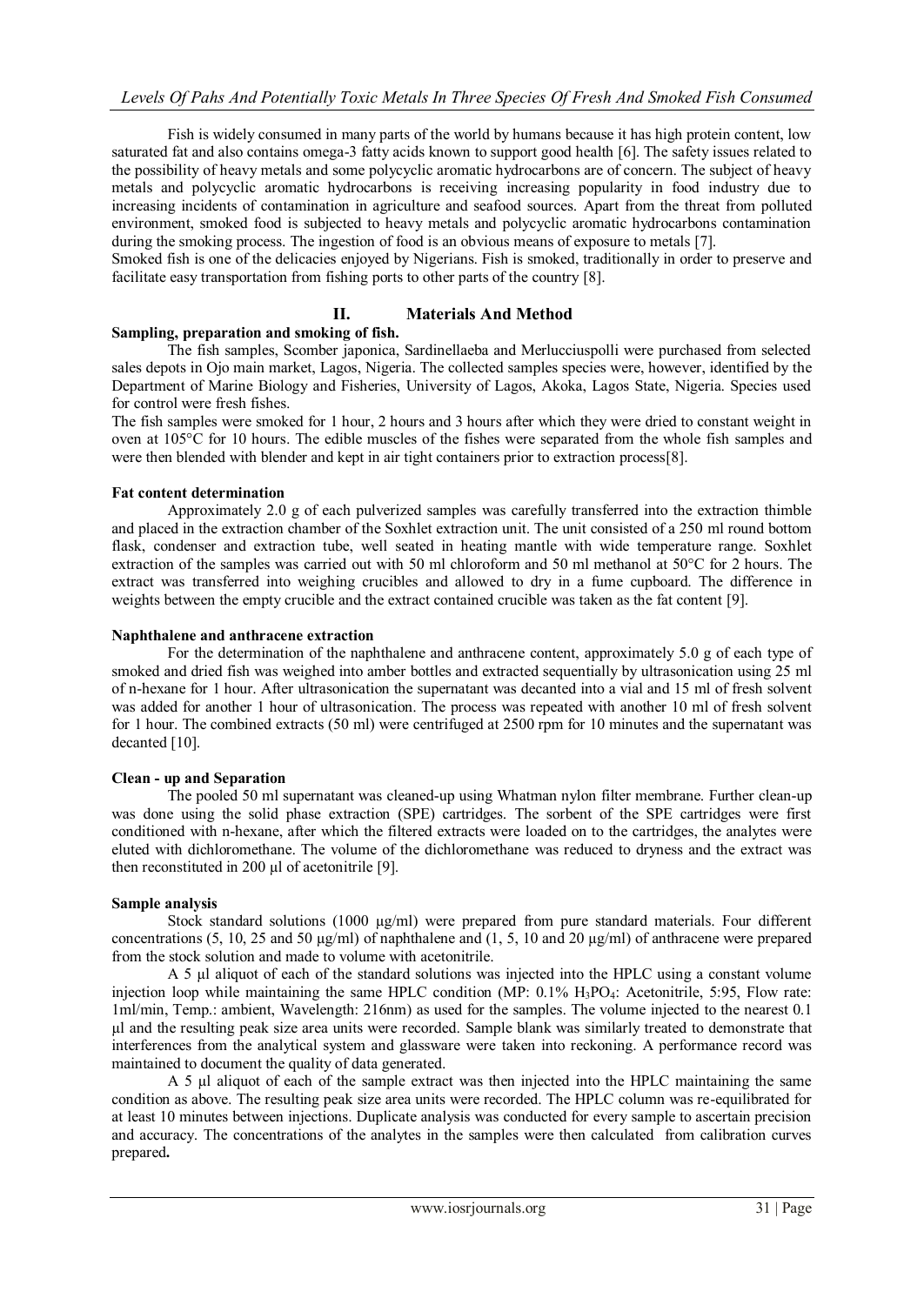# **III. Heavy Metals**

#### **Digestion procedure of sample**

I

A 2.0 g of the dried and pulverized edible muscle of the fish samples was weighed into a 100 ml kjeldahl flask, which was cleaned by boiling in a diluted (2-fold) aqua regia for 8 hours. A 20 ml portion of aqua regia was added to the muscle sample and they were heated on an aluminum heating block at 190°C for 2 hours. The digests were allowed to cool and were filtered into 50 ml volumetric flasks and were made up to mark with distilled water. The resulting sample solutions were subjected to the atomic absorption spectroscopic (AAS) measurements and the results were given as µg/g dry weight. Data obtained from the experiment were statistically treated.

| IV. | <b>Results and Discussion</b>                       |
|-----|-----------------------------------------------------|
|     | Table 1. Fat contents of fishes used for the study. |

| Scientific name      | Code: | Common name      | Fat content $(mg/g)$ |
|----------------------|-------|------------------|----------------------|
| Scomber japonica     |       | <b>Titus</b>     | $35.678\pm0.264$     |
| <b>Sardinellaeba</b> |       | Sardine          | $21.097\pm0.437$     |
| Merlucciuspolli      | MP    | Fresh stock fish | $4.422\pm0.351$      |

Table 2. Mean concentrations  $(\mu g/g)$  of naphthalene and anthracene in edible muscles of unsmoked and smoked fishes.

|                  | Naphthalene         | Anthracene          |
|------------------|---------------------|---------------------|
| <b>SJ</b>        | $0.3845\pm0.0199$   | $1.2254\pm0.0071$   |
| SE               | $0.2378 \pm 0.0107$ | $0.5692 \pm 0.0112$ |
| <b>MP</b>        | $0.0788 \pm 0.0078$ | $0.4798 \pm 0.0072$ |
| SJS1             | $0.2627 \pm 0.0462$ | $0.4541\pm0.0659$   |
| SJS2             | $0.1864\pm0.0109$   | $0.4184\pm0.0059$   |
| SJS3             | $0.0459 \pm 0.0239$ | $0.1625 \pm 0.0185$ |
| <b>SES1</b>      | $0.3452\pm0.0034$   | $0.4532\pm0.0231$   |
| SES <sub>2</sub> | $0.2478 \pm 0.0003$ | $0.4232\pm0.0215$   |
| SES <sub>3</sub> | <b>ND</b>           | $0.2298\pm0.0011$   |
| MPS1             | $0.4465 \pm 0.0362$ | ND.                 |
| MPS <sub>2</sub> | $0.6372\pm0.0546$   | $0.1987 \pm 0.0167$ |
| MPS3             | $0.6849\pm0.0007$   | $0.4474\pm0.0881$   |

ND- not detected SJ- Scomber japonica, SE- Sardinellaeba, MP- Merlucciuspolli, SJS1,SJS2 and SJS3 smoked Scomber japonica for 1 hr., 2 hrs.and 3 hrs., respectively, SES1,SES2 and SES3- smoked Sardinellaeba for 1 hr., 2 hrs.and 3 hrs.Respectively, MPS1, MPS2 and MPS3- smoked Merlucciuspolli for 1 hr., 2 hrs.and 3 hrs.respectively.



**Fig.1**. Naphthalene and anthracene contents (µg/g) in unsmoked and smoked fishes for different smoking periods.

The unsmoked samples had naphthalene ranged from  $0.0788\pm0.0078$   $\mu$ g/g in Merlucciuspolli to  $0.3845\pm0.0199$   $\mu$ g/g in Scomber japonica, while anthracene ranged from  $0.4798\pm0.0072$   $\mu$ g/g (Merlucciuspolli) to 1.2254±0 .0071 µg/g (Scomber japonica) of the unsmoked fish samples. The low fat containing specie (Merlucciuspolli) accumulated naphthalene and anthracene over the smoking periods, while a decrease was observed in the high fat containing species (Scomber japonica and Sardinellaeba).

The high concentration of these hydrocarbons in Scomber japonica and Sardinellaeba (unsmoked) could be attributed to the high fat content of the species as was earlier observed by Knize et al [11 in their work.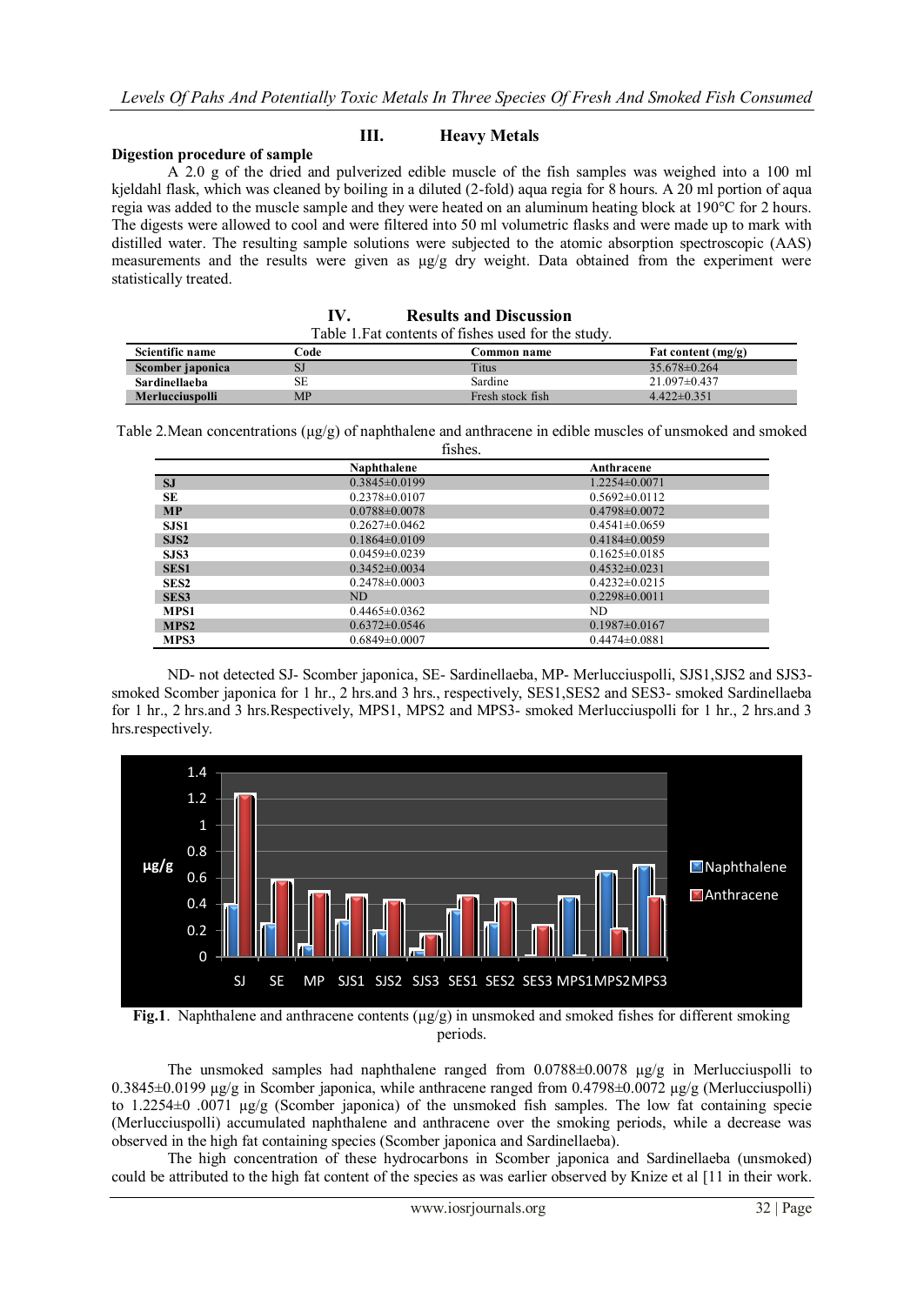The decrease in the concentration of these hydrocarbons in Scomber japonica and Sardinellaeba over the smoking periods could be understood to be due to high loss of fat from these species on smoking, because PAHs are believed to be absorbed and more concentrated in fatty tissues and adsorbed on the samples upon smoking. The increase in the concentration of these low molecular weight hydrocarbons in Merlucciuspolli over the smoking periods can be suggested to have been influenced by low fat and pyrolysis resulting from melted fat dropping onto the heat source [12].

Since the maximum allowable limit for PAHs in drinking water of man (which is also a consumable like food) is 0.0002 ppm [13], the current study therefore reveals much higher concentration in the samples. This therefore places the several consumers at potential health risk. However, this study reveals low levels of naphthalene when compared with the findings of the Agency for Toxic Substances and Diseases Registry(ASDTR)[14] and EPA also has suggested that taking into the body 0.3 mg/kg body weight of anthracene each day is not likely to cause any significant (noncancerous) harmful health effects.

|                | SJ        | SE        | <b>MP</b> | SJS1   | SJS <sub>2</sub> | SJS3           | $\sqrt{2}$<br><b>SES1</b> | SES <sub>2</sub> | SES <sub>3</sub> | MPS1   | MPS <sub>2</sub> | MPS3   | <b>WHO</b><br>limit |
|----------------|-----------|-----------|-----------|--------|------------------|----------------|---------------------------|------------------|------------------|--------|------------------|--------|---------------------|
| C <sub>d</sub> | <b>ND</b> | <b>ND</b> | ND        | ND     | <b>ND</b>        | N <sub>D</sub> | <b>ND</b>                 | ND               | <b>ND</b>        | ND     | ND               | ND     | 0.2                 |
| $_{\rm Cr}$    | 8.25      | 13.08     | 13.68     | 16.73  | 14.93            | 13.03          | 15.25                     | 15.05            | 11.45            | 17.13  | 18.38            | 22.55  | 5                   |
| Cu             | 9.53      | 6.13      | 4.25      | 7.93   | 5.88             | 2.38           | 9.50                      | 5.75             | 2.90             | 4.80   | 4.90             | 5.68   | 100                 |
| Fe             | 201.80    | 185.83    | 126.15    | 292.50 | 242.55           | 176.20         | 408.25                    | 333.75           | 228.28           | 300.00 | 339.00           | 364.75 | 300                 |
| Ni             | 0.30      | 4.18      | 5.88      | 4.93   | 3.83             | 3.43           | 3.08                      | 2.63             | 0.50             | 2.00   | 4.98             | 5.15   | 80                  |
| Pb             | 8.65      | 3.48      | 1.73      | 4.75   | 0.68             | 0.55           | 0.50                      | 3.95             | 3.45             | ND     | 2.20             | 2.78   | 5                   |
| Zn             | 122.15    | 103.93    | 100.58    | 158.25 | 139.23           | 122.70         | 162.43                    | 144.70           | 135.33           | 100.98 | 147.70           | 158.03 | 500                 |

**Table 3**. Heavy metals concentration ( $\mu$ g/g) in unsmoked and smoked fishes.

ND- not detected SJ- Scomber japonica, SE- Sardinellaeba, MP- Merlucciuspolli, SJS1, SJS2 and SJS3- smoked Scomber japonica for 1 hr., 2 hrs. and 3 hrs., respectively, SES1,SES2 and SES3- smoked Sardinellaeba for 1 hr., 2 hrs. and 3 hrs., MPS1, MPS2 and MPS3- smoked Merlucciuspolli for 1 hr., 2 hrs. and 3 hrs. respectively.



**Fig. 2**. Heavy metals content  $(\mu g/g)$  in the edible muscle of unsmoked and smoked fishes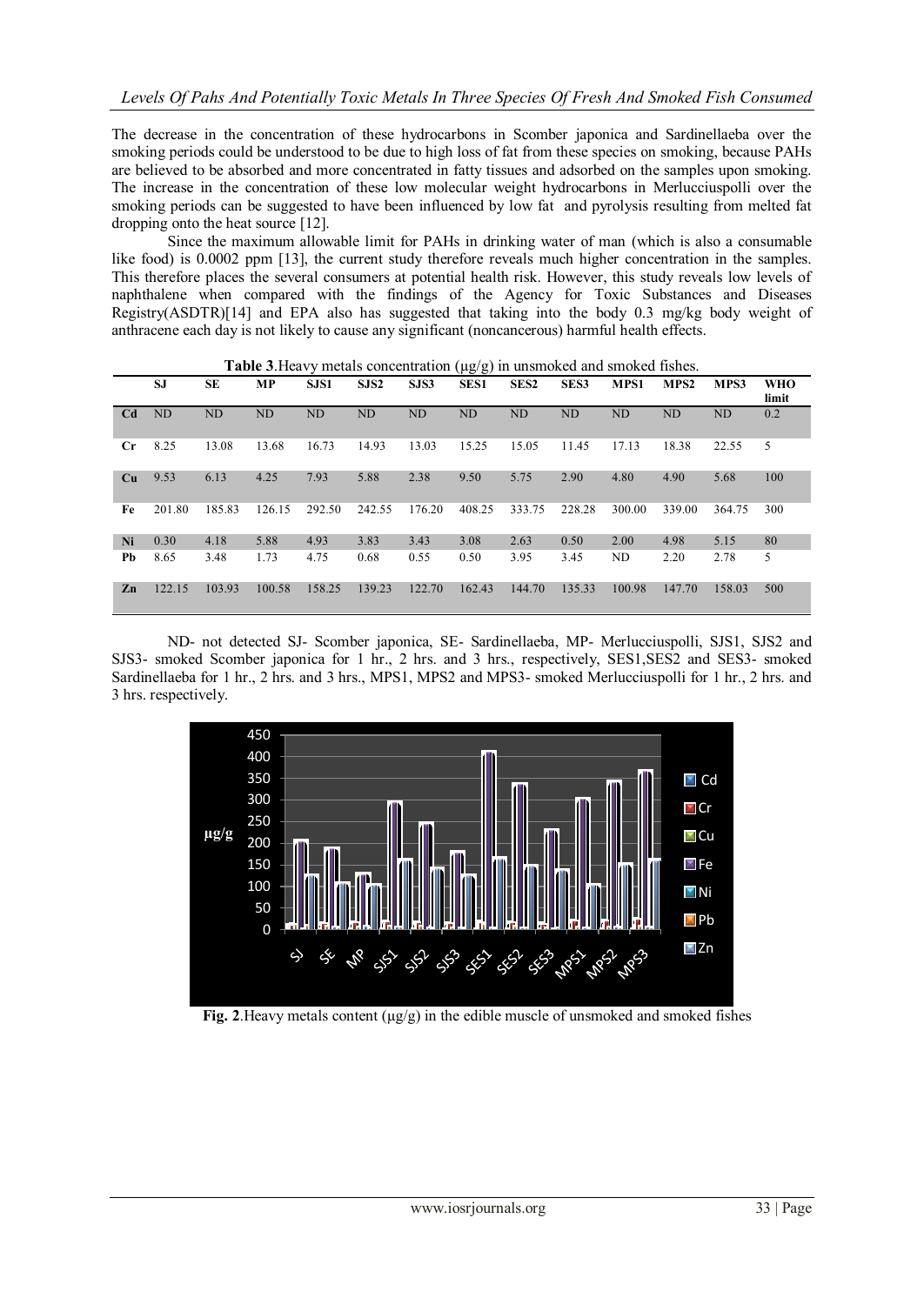

**Fig. 3.**Comparison of total heavy metals content ( $\mu$ g/g) in smoked Scomber japonica at different smoking periods.



**Fig. 4**.Comparison of total heavy metals content (µg/g) in smoked Sardinellaeba at different smoking periods.



**Fig. 5**. Comparison of total heavy metals content ( $\mu$ g/g) found in smoked Merlucciuspolli at different smoking periods.

The goal of the digestion process was the complete solution of the analytes and the complete decomposition of the solid (matrix) while avoiding loss or contamination of the analyte. The highest concentration of Pb (8.65  $\mu$ g/g), Cu (9.53  $\mu$ g/g), Fe (201.80  $\mu$ g/g) and Zn (122.15  $\mu$ g/g) were determined in unsmoked Scomber japonica while the highest concentration level of Cr (13.68  $\mu$ g/g) and Ni (5.88  $\mu$ g/g) were also found in the unsmoked Merlucciuspolli. Cadmium was not detected in all samples. The low fat containing specie showed increase in heavy metals concentrations at 1 hour smoking period, but a decrease was noted over the 2 hours and 3 hours smoking periods as shown in **fig. 5**.

The high concentration of these metals in Scomber japonica and Sardinellaeba (unsmoked) could be due to high fat content of the fishes, as these metals tend to accumulate in fatty tissues of fishes based on the availability in the environment of its imports. The decrease in the concentration levels of these in Scomber japonica and Sardinellaeba over the 1 hour to 3 hours smoking time can be clearly linked with the uncontrollable drainage of fat upon smoking, thereby having a great reduction in heavy metals than are accumulated on their surfaces upon smoking. While the low fat containing specie (Merlucciuspolli) experienced